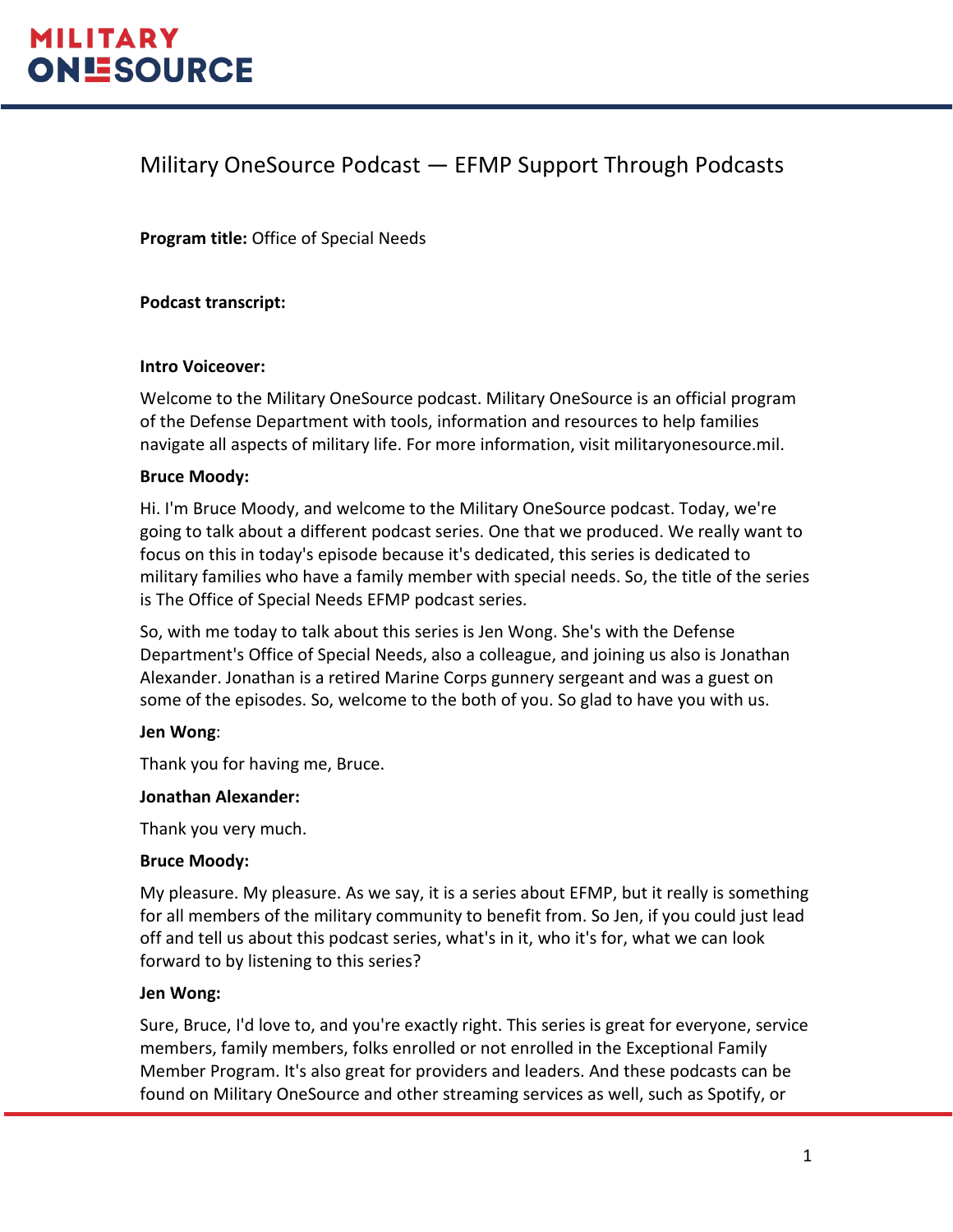Apple, or other streaming platforms. And there are two series of the Office of Special Needs EFMP podcasts. And there's a total of 12 episodes on a variety of topics.

Just to name a few, there's EFMP enrollment, special education, financial and legal planning, deployment, caregiving, you name it. So, I think that one of the best ways to learn and grow is through experiencing and sharing. And so, these podcasts include conversations with experts who are sharing, really, what they've learned works through their experience. And so the goal is that, hopefully, their insights will help listeners connect, know what they're experiencing is normal, and gain some resources to guide them in their journey no matter what stage of mil life they're in.

# **Bruce Moody:**

And you raise a really interesting point because far from a dry recitation of policy and resources, it is a lot of stories. It's a lot of sharing personal experiences so that people can really get a sense of what is there for them. And I think that that really is a big strength to this podcast. It makes it very, very compelling. Jonathan, if you would talk to us about your journey through the Marine Corps, and with retirement, and with your family, and where you are now. Can you share that with us?

# **Jonathan Alexander:**

Yes, I can. And so, with all of our jobs in the military, one of the things that we all have in common is that we know nothing when we begin, and we're built from the ground up. As those years accumulate, our experience grows, our knowledge grows, and we become comfortable enough to eventually become a mentor. And throughout my military experience, I enlisted in 2004, and I was stationed at Marine Barracks, Washington D.C., on assignment with Commandant's Own, the United States Marine Drum and Bugle Corps. I was blessed to have my entire career there. And during that span, I had four children. And at one point, our two younger children were enrolled in EFMP. Throughout that journey, we experienced a lot of learning, a lot of not getting things right, but trying again. And that was a lot of what our experience was.

And my experience was in the military. I retired in 2017, and our family moved to Hawaii, where I had the opportunity to go to Hawaii Pacific University to get my master's in social work, and my focus and concentration was on military and veteran programs. And now, I'm fortunate enough to be working on my Ph.D. in exceptionalities, which is special education here in Hawaii, and my big focus is families and advocacy. And so, learning everything that I learned while I was in the military through trial and error, I feel, has better prepared me for whatever this next journey is that I'm on.

# **Bruce Moody:**

And Jen, you feature prominently in this podcast series and it includes conversations with Jonathan. And can you recall some of them and what you feel that brings to the series?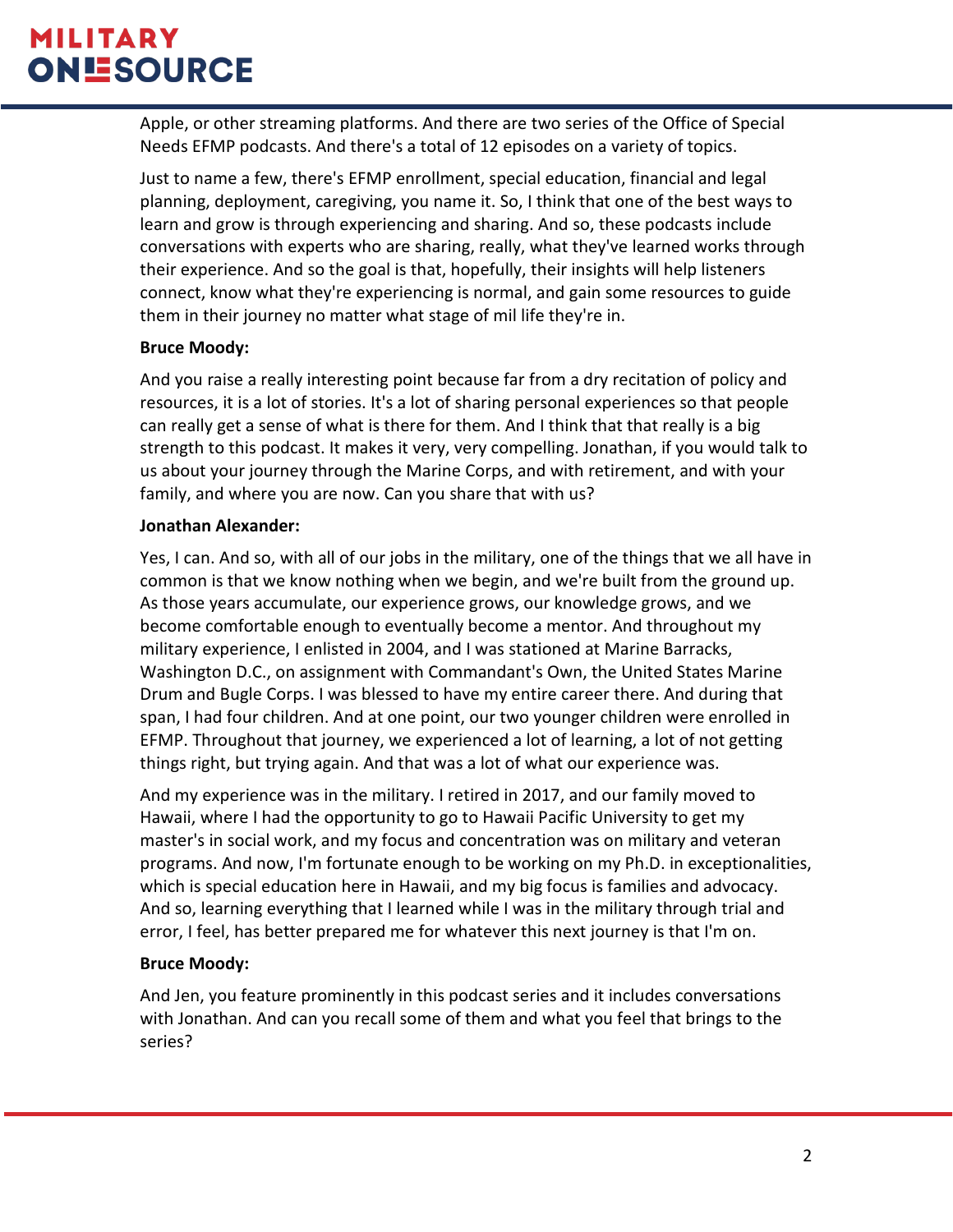#### **Jen Wong:**

Absolutely. As you mentioned earlier, Bruce, what's really great about these episodes is, they're conversational. Where you don't have to sit there and take notes. On Military OneSource, they have all the resources available. And so, I remember in the episode, while I was having a conversation with Jonathan, the episode title is Advocating for Yourself and Others. And I really felt like I was along for the journey with him. He was talking about how he really started his learning, and growth and advocacy watching his wife excel at advocating for the family.

And then he went down through that journey, and I really loved hearing his growth and how he learned along the way, and really that, what Jonathan mentioned earlier, we all start somewhere, and it's not always rosy and rainbows. You trip a little along the way, one step back, two steps forward. And it's a learning experience all along the way, and he talks about his journey and everyone who was there to support him along the way. And that really speaks to the military community, especially when it comes to that support.

### **Bruce Moody:**

And Jonathan, if you could share with us this podcast series. Share with us your thoughts on this series and, as a resource to military families, what it will mean for them to listen to the series.

### **Jonathan Alexander:**

So, one of the things that I can say about it is that when you have children that have special health care needs or a dependent that needs a little additional care at a military treatment facility, you tend to become isolated. It's not always bad that that happens. But what ends up happening is that you become hyper-focused on making sure that their needs are met, and when that happens, you tend to withdraw from your community. And one of the things that EFMP did was help reestablish a new community for us. And some of the ways that they did that was having monthly outreach events. We got to hang out as family members, as colleagues, and our children were able to go play. We were able to engage with service dogs. We were able to sit down and have a barbecue and relax, and it's nice to be around people who just get it sometimes, and EFMP was one of those places where they just got it.

They understood. They were very empathetic to our needs. And perhaps, the best story I have is one actually built on tradition. So, in the Marine Corps, one of the biggest events for us every year is the Marine Corps birthday. We have birthday ceremonies, birthday balls, all over the United States, all over the world. We're cutting cake, we're reading General Lejeune's birthday message. And these events are pretty familyfriendly.

However, those of us that have children that may not behave typically, we tend to either not go to the ceremony or I would go by myself, and then I couldn't enjoy that event with my family. And so what EFMP did is that they had an EFMP birthday ball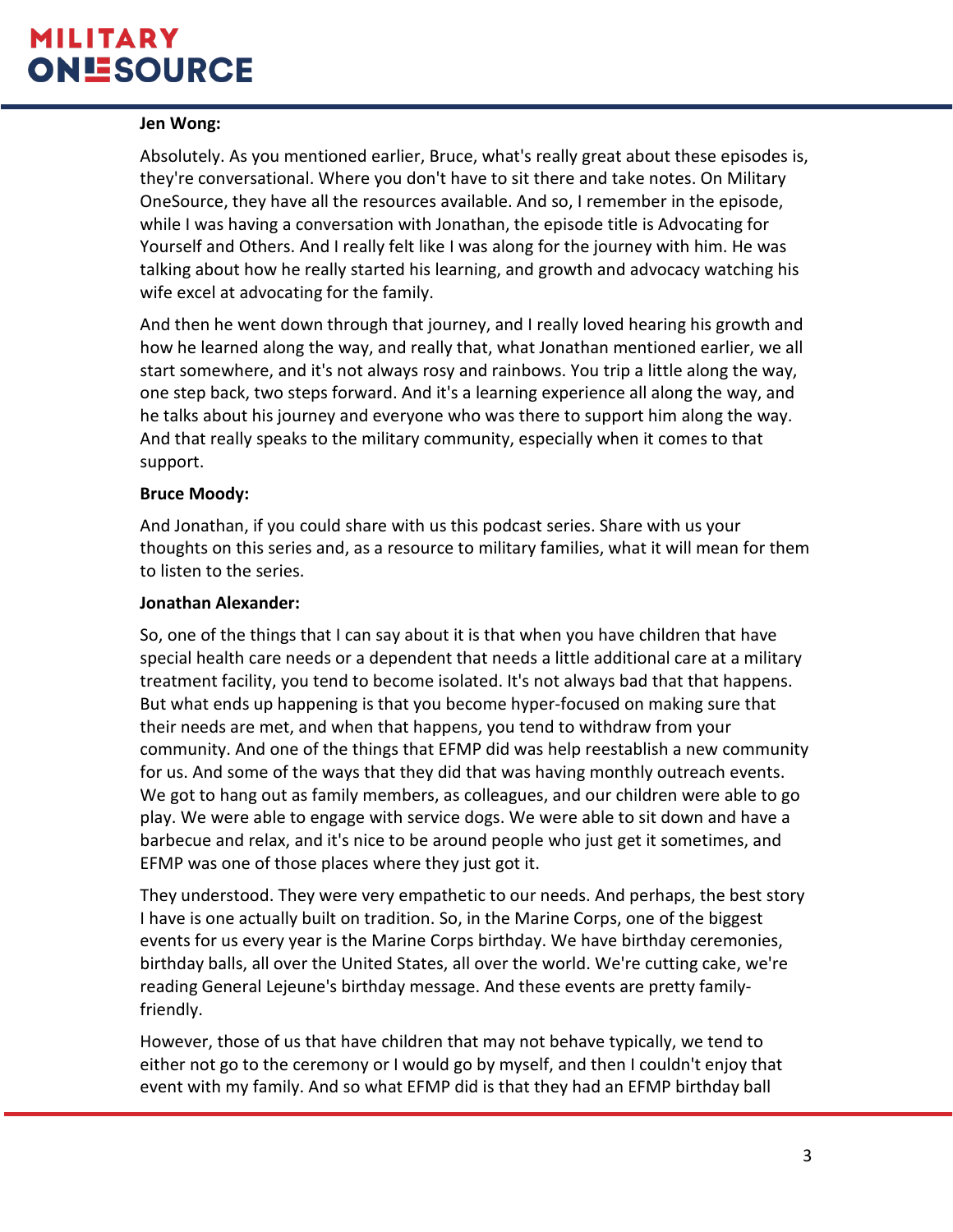ceremony for us. We had the Commanding Officer come. They read the birthday message. We got to cut cake. We all got to dress up and have a good time and dance to music. Enjoy comradery. And in the Marine Corps, being able to celebrate that, it's one of the most important things we do, and EFMP allowed that to be a family affair for us. And that's probably my greatest memory was that I could have my entire family at this ceremony to enjoy something that's very important to me.

### **Bruce Moody:**

And important to the whole family, too. And it really illustrates beautifully, I think, just how much more EFMP is. It's so much more than say, detailing orders. Jen, if you would just sketch out for us the sort of support that you would get from the Exceptional Family Member Program.

### **Jen Wong:**

Sure. Absolutely. I joined the Office of Special Needs, I came from the field, so I was working EFMP at the installation. And Jonathan, I know you can't speak to this because you weren't there, but I will bring up a story of another event where you were unable to be there. You had actually injured yourself. I believe you were in the hospital, and your wife still came to an EFMP event and carted all the kids over there because it was a Halloween event, and what you spoke to, it's very specialized. It's a welcoming environment, a supportive environment. It's something that she could take the kids to, and it wasn't overwhelming. It wasn't the middle of the night. They could dress up. And so, I remember her still showing up to that, and I just thought, wow, this must be really awesome for the kids. And it was. It was so much fun.

But along with the support of those opportunities of outreach, where families can meet one another, feel included, being in an environment that's less stressful for their family members. Those Family Support providers at the installation are doing so, so much. It's so great that they can check in on families, provide information and referral, help when something new is going on. Maybe it's a new diagnosis or something you're not familiar with, or especially during PCS season. So, PCSing is always a new adjustment for all military families, but especially military families with special needs.

That means starting over medical care, or starting a new school, or starting new services somewhere where you need to build that community all over again. And a good place to start that community is with your family support provider. And you can reach out to that provider even before you PCS and participate in what's called a warm handoff. So, we know you're leaving one installation. You're going to be arriving at the next. Let's help you with that transition from point A to point B throughout the whole ride. And so, I really, really encourage listeners, get to know your Family Support provider. They're not this mysterious person behind the computer sending you an email or whatnot. They're this person who really wants to be involved with your family, get to know you, and support you in any way possible.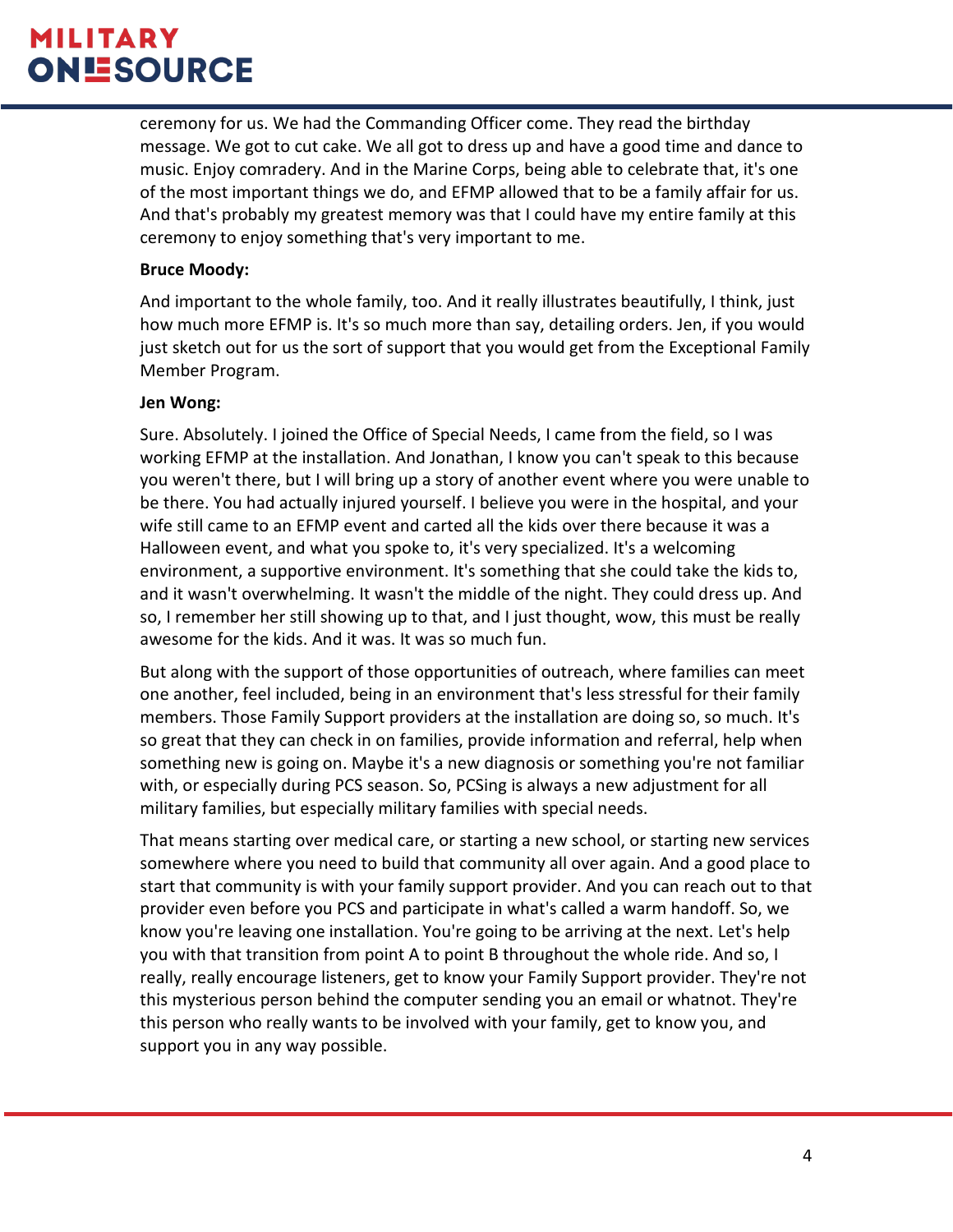#### **Bruce Moody:**

And there's two items I'd like for you to touch on. One is EFMP is not this permanent moniker that stays with you the entirety once you enroll. You can actually be enrolled for a short period of time. There may be a special need that you have, and then that need comes to an end for whatever the reason. And the other thing is that the EFMP program is for adults as well as children. It's for families. Jen, if you could speak to both of those issues for us.

#### **Jen Wong:**

Sure. Absolutely. So, I would definitely encourage listeners to refer back to the policy and see what enrollment criteria is. As long as you meet the enrollment criteria, whether it's a medical, or a mental health, or an educational need, while that need is still there, you'll be enrolled in the program. We want to make sure wherever you go with the military that you have that support you need. But you're right, Bruce, sometimes it isn't long.

I can give an example. When I was working at the installation, there was a family where, unfortunately, they were involved in a car accident, and the spouse was really banged up and had to go to a rehab facility. And I remember the first sergeant was walking that service member around the Family Support center. And, hey, let's check in with child and youth and help out with child care with your other kids. Let's check in with the financial advisor and see what we can do to assist. Let's check in at behavioral health, make sure you're fully supported.

And to be honest, they walked past EFMP because we all have a different idea of what that special need is. Or maybe we didn't realize it could be something somewhat short term. So, in this scenario, yes, that spouse needed specialized care. That specialized care was going to last awhile. It's not like it was a sprained wrist, and it's going to go away in a couple of weeks, but it required significant care.

And so, we were able to help that service member get enrolled and provide that family with that one-on-one support while they were going through this time. If at any point the family does not meet enrollment criteria based upon the policy, then yeah, there's a disenrollment process with that as well. And as you mentioned, it's a program not just for children. We do have adults who are enrolled. We have children with special needs who grow up, and now they're transitioning to post-secondary education or independent living, or maybe the workforce, and we can support spouses. So there's a lot of benefit to enrolling in the program.

### **Bruce Moody:**

As we wrap up, I'd like to get any final thoughts from you, Jonathan, about either the program or this series.